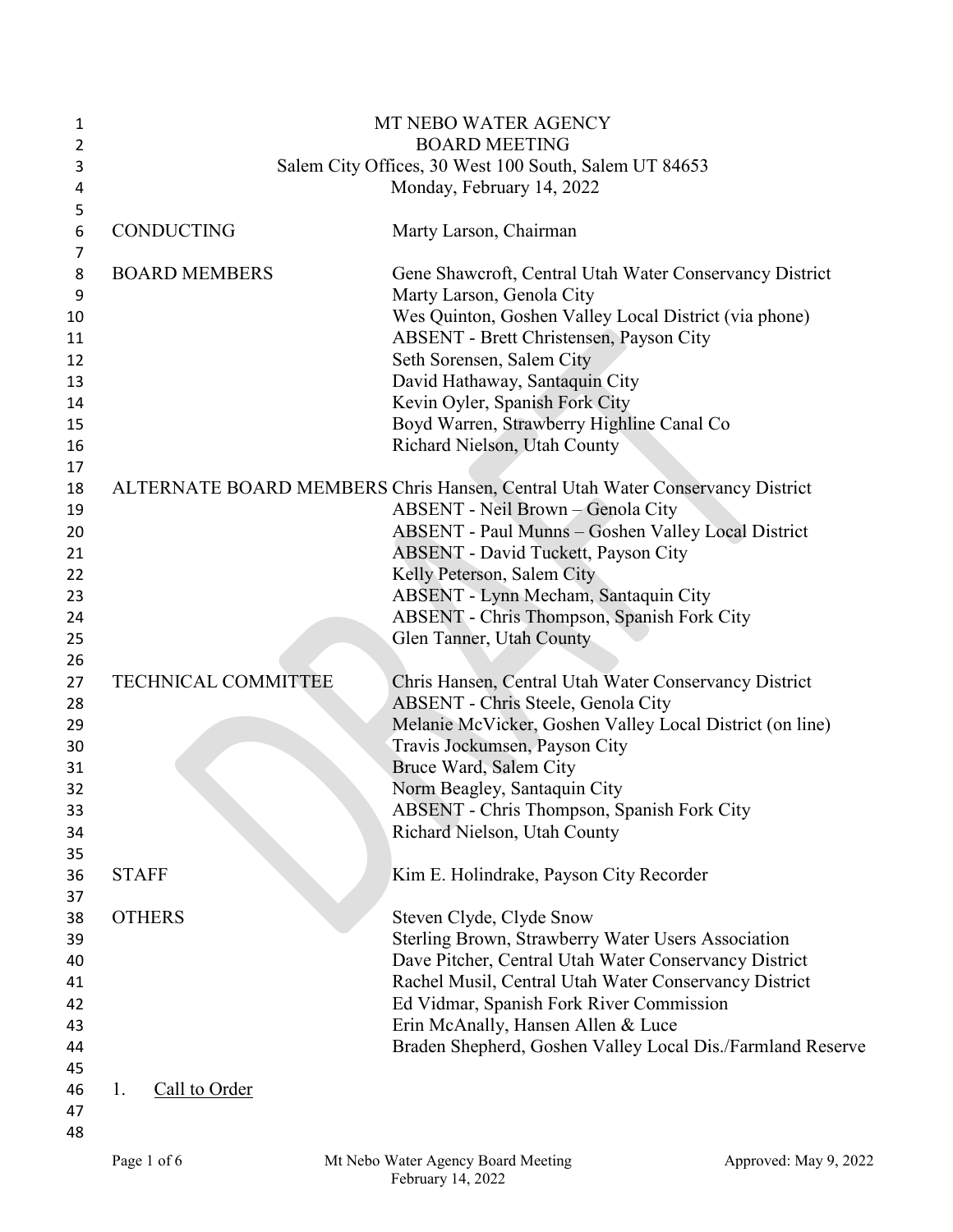| 49 |                                                                                                     | Vice Chairman Richard Nielson called this meeting of the Mt Nebo Water Agency Board to order at         |  |
|----|-----------------------------------------------------------------------------------------------------|---------------------------------------------------------------------------------------------------------|--|
| 50 | 7:30 a.m. The meeting was properly noticed.                                                         |                                                                                                         |  |
| 51 |                                                                                                     |                                                                                                         |  |
| 52 | 2.                                                                                                  | <b>Swear in of New Board Members</b>                                                                    |  |
| 53 |                                                                                                     | Kevin Oyler - Spanish Fork City, Kelly Peterson - Salem City (alternate), Wes Quinton -                 |  |
| 54 |                                                                                                     | Goshen Valley Local District                                                                            |  |
| 55 |                                                                                                     |                                                                                                         |  |
| 56 |                                                                                                     | Kim Holindrake administered the oath of office to Kevin Oyler, Spanish Fork City, as a Board            |  |
| 57 |                                                                                                     | Member, Kelly Peterson, Salem City, as an Alternate Board Member, and Wes Quinton, Goshen               |  |
| 58 |                                                                                                     | Valley Local District, as a Board Member.                                                               |  |
| 59 |                                                                                                     |                                                                                                         |  |
| 60 |                                                                                                     | (Marty Larson in attendance)                                                                            |  |
| 61 |                                                                                                     |                                                                                                         |  |
| 62 | 3.                                                                                                  | <b>Public Comment Period</b>                                                                            |  |
| 63 |                                                                                                     |                                                                                                         |  |
| 64 |                                                                                                     | No public comments.                                                                                     |  |
|    |                                                                                                     |                                                                                                         |  |
| 65 | 4.                                                                                                  | Approval of Minutes – November 15, 2021 Meeting                                                         |  |
| 66 |                                                                                                     |                                                                                                         |  |
| 67 |                                                                                                     |                                                                                                         |  |
| 68 |                                                                                                     | MOTION: Boyd Warren - To approve the minutes of November 15, 2021. Motion seconded by                   |  |
| 69 |                                                                                                     | Gene Shawcroft. Those voting yes: Gene Shawcroft, Marty Larson, Wes Quinton, Seth Sorensen,             |  |
| 70 |                                                                                                     | David Hathaway, Kevin Oyler, Boyd Warren, Richard Nielson. The motion carried.                          |  |
| 71 |                                                                                                     |                                                                                                         |  |
| 72 | 5.                                                                                                  | <b>Finance Report</b>                                                                                   |  |
| 73 |                                                                                                     |                                                                                                         |  |
| 74 | Kim Holindrake reviewed the finance memo noting since the last meeting three invoices were paid     |                                                                                                         |  |
| 75 | and revenues included interest. Account balances include reserve account - \$5,000, administrative  |                                                                                                         |  |
| 76 |                                                                                                     | account - \$30,879.11, and Capital Projects, Project 4 account - \$4,842.94 for a total of \$40,722.05. |  |
| 77 |                                                                                                     | On the agenda today, we will discuss the WaterSMART Project and see if there will be any member         |  |
| 78 |                                                                                                     | assessments.                                                                                            |  |
| 79 |                                                                                                     |                                                                                                         |  |
| 80 | 6.                                                                                                  | Technical Committee Report and/or Action                                                                |  |
| 81 |                                                                                                     | a. Groundwater Management Plan; Status Update                                                           |  |
| 82 |                                                                                                     |                                                                                                         |  |
| 83 |                                                                                                     | Chris Hansen reported the Groundwater Management Plan continues with data input into the data           |  |
| 84 |                                                                                                     | base, which is being done within the current scope of budget. Then the Board will need to decide        |  |
| 85 |                                                                                                     | whether to move forward on its own. A draft report was sent out after the last meeting. Hansen,         |  |
| 86 |                                                                                                     | Allen, & Luce has done more than asked and are still under budget. This is partly because many          |  |
| 87 |                                                                                                     | meetings were not held because of COVID, which cut down on travel time and other things. Hansen,        |  |
| 88 |                                                                                                     | Allen, & Luce has incorporated the data into the groundwater model for our planning report, which is    |  |
| 89 |                                                                                                     | also used for the plan formulation work that is happening at the district office. In answering          |  |
| 90 | questions, he stated we continue to add as much data as possible. The report is basically done with |                                                                                                         |  |
| 91 | graphs and tables being changed. We can continue to exhaust the fund or tell them we are done. We   |                                                                                                         |  |
| 92 | need to decide as a Technical Committee how to move forward. Do we continue to populate those       |                                                                                                         |  |
| 93 |                                                                                                     | data sets ourselves or extend the work they are doing for us? This Agency needs to discuss how to       |  |
| 94 |                                                                                                     | move forward. This is merely data, but they have been incorporating that data in the groundwater        |  |
| 95 |                                                                                                     | model under our phase 2 timing project. That work has continued even further under Dave Pitcher         |  |
| 96 |                                                                                                     | and the district's group. The Groundwater Database gives a better idea of the groundwater in south      |  |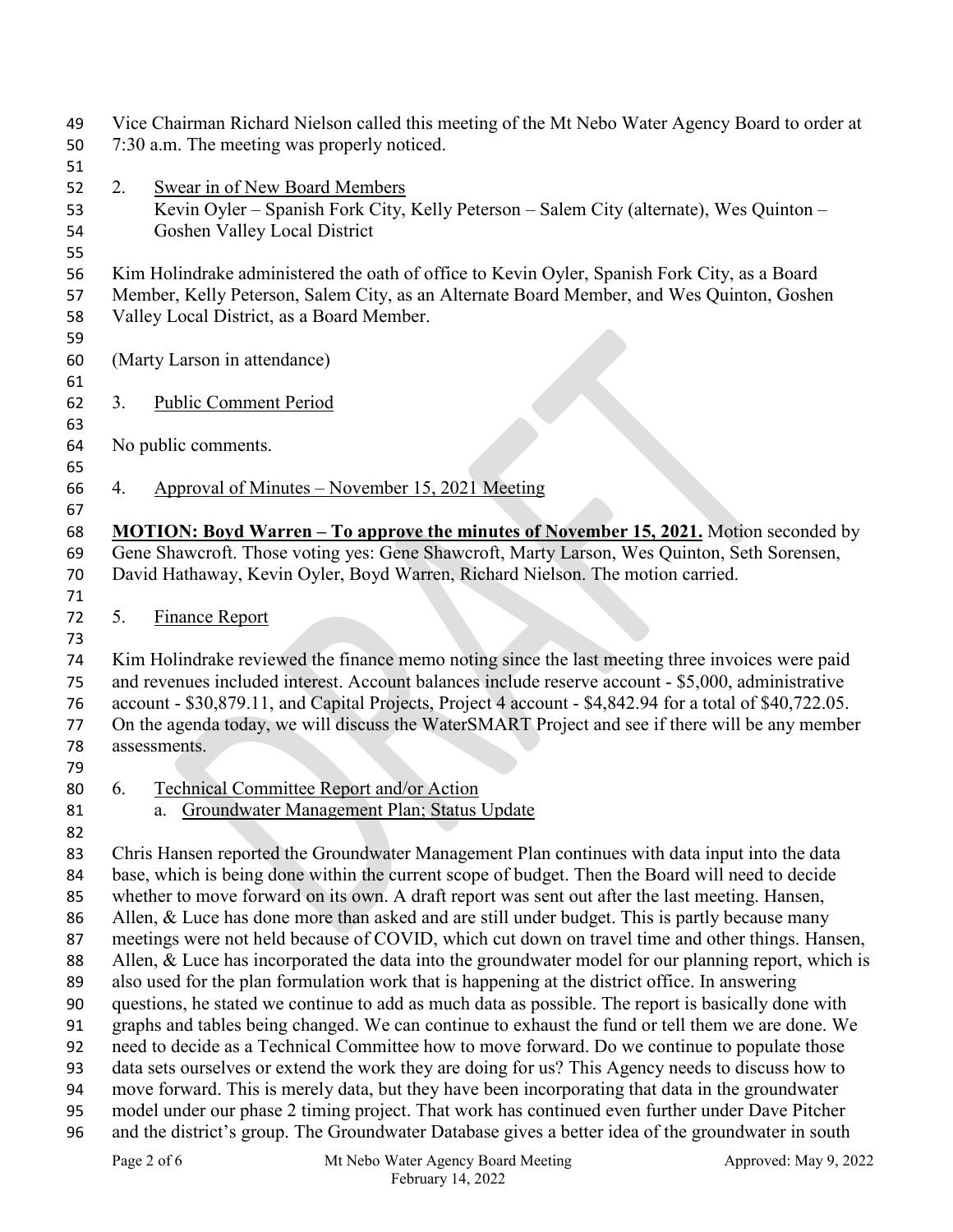| 97         | Utah County. The Groundwater Management Plan will be formulated as a group and submitted to the          |  |  |
|------------|----------------------------------------------------------------------------------------------------------|--|--|
| 98         | state. Every bit of data helps refine and make it more robust. We need a final product some time. Our    |  |  |
| 99         | vision is the continually refine it. The hydrology we are dealing with is unprecedented with the         |  |  |
| 100        | drought. Groundwater reacts a lot slower than surface water. The vision was to build a tool to           |  |  |
| 101        | populate the data sets. We need everyone working together to continue the process.                       |  |  |
| 102        |                                                                                                          |  |  |
| 103        | Dave Pitcher stated the plan formulation work continued on and took it to 2018. The next model           |  |  |
| 104        | update takes it through this drought year. Every year helps increase the accuracy. It's a model that     |  |  |
| 105        | USGS has used and is publicly available. As data comes in, files are updated. There is groundwater       |  |  |
| 106        | data model begin in about 1975 to 2018, but it isn't consistent throughout those years.                  |  |  |
| 107        |                                                                                                          |  |  |
| 108        | Chris Hansen clarified that we will have access to it. We now need to decide whether we want to do it    |  |  |
| 109        | ourselves. The very first study formulated an understanding of all the data available in south Utah      |  |  |
| 110        | County. Then we build on that with a regional plan. Monitoring and readings aren't always available.     |  |  |
| 111        | We looked at equipping some wells to provide useful data, but no wells (that still need to be            |  |  |
| 112        | equipped) have been equipped to his knowledge. He will follow up.                                        |  |  |
| 113        |                                                                                                          |  |  |
| 114        | Bruce Ward clarified owning it is one thing; having an expert run it is another. We own the              |  |  |
| 115        | information and data that is gathered. Most of the cities and entities don't have someone who can run    |  |  |
| 116        | it.                                                                                                      |  |  |
| 117        |                                                                                                          |  |  |
| 118        | Wes Quinton is hoping at the end of the day, we will all have access and use it.                         |  |  |
| 119        |                                                                                                          |  |  |
| 120        | Norm Beagley stated the Groundwater Management Plan is the next step and gives us the ability to         |  |  |
| 121        | look at and study the groundwater. The end goal is knowing the resource.                                 |  |  |
| 122        |                                                                                                          |  |  |
| 123        | Chris Hansen stated a lot of decisions are based on what this report says about the groundwater. Let's   |  |  |
| 124        | do our best to quantify what the resource is. The Technical Committee will have discussions on           |  |  |
| 125        | moving forward.                                                                                          |  |  |
| 126        |                                                                                                          |  |  |
| 127        | b. Other                                                                                                 |  |  |
| 128        |                                                                                                          |  |  |
| 129        | No other business.                                                                                       |  |  |
| 130        |                                                                                                          |  |  |
| 131        | 7.<br><b>WaterSMART Grant Project</b>                                                                    |  |  |
| 132        | a. Update                                                                                                |  |  |
| 133        |                                                                                                          |  |  |
| 134        | Chris Hansen stated the WaterSMART Grant Project is moving forward slowly. A grant specialist            |  |  |
| 135        | was assigned in November that has since been assigned to someone else. That person was to get back       |  |  |
| 136        | to him in January to finalize documents, but no one has contacted him. The Board authorized              |  |  |
| 137        | execution of all the documents at the last meeting.                                                      |  |  |
| 138        |                                                                                                          |  |  |
| 139        | Budget<br>$\mathbf{b}$ .                                                                                 |  |  |
|            |                                                                                                          |  |  |
| 140<br>141 |                                                                                                          |  |  |
| 142        | Chris Hansen sent out a draft of proposed cost sharing. He received some responses and will make         |  |  |
|            | some changes. The draft document will be sent out again for review. Then the budget can be<br>finalized. |  |  |
| 143        |                                                                                                          |  |  |
| 144        |                                                                                                          |  |  |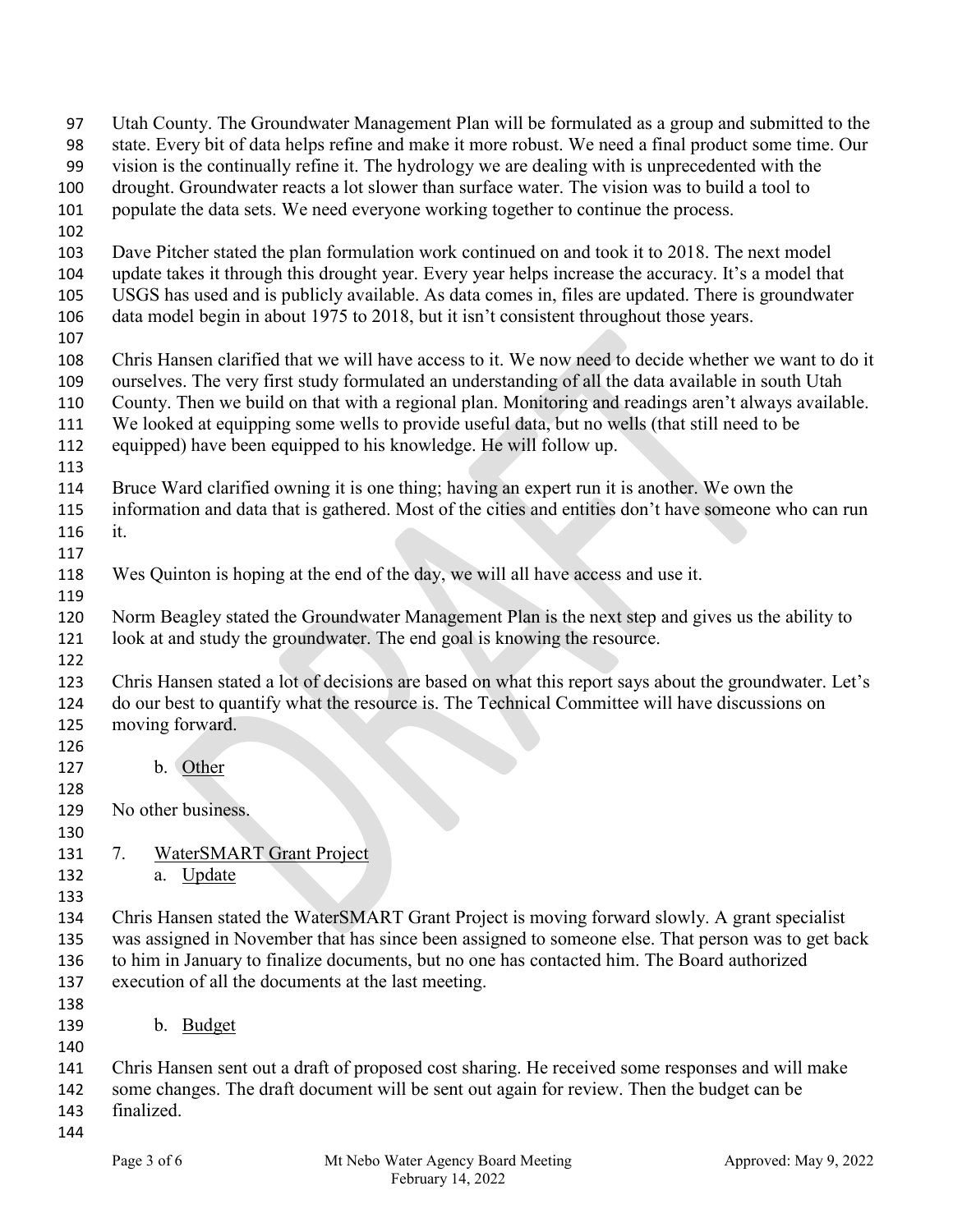c. Other

 Steve Clyde explained that contract banks are governmental entities. Other statutory banks can have private parties involved that would allow the irrigation companies to be involved. So private entities can participate in the bank.

8. Legislative Updates/Changes

 Steve Clyde stated this has been an incredibly active year. Usually there are half a dozen bills affecting water; but this year, there are close to 40 bills. The issues with the Great Salt Lake and the drought have water on everyone's mind. Out of those 40 bills, there are probably about 18 that are problematic. Some impose landscaping restrictions while others encourage concurrency. SB 160, Colorado River Authority, adds a tribal member to the board. The critical bills are as follows: 

- SB 110 Water as part of the General Plan. As municipalities look at new land use approvals, they should start asking if there is physical water available not just water rights. If physical source capacity isn't available, development may need to be delayed until additional capacity and/or water rights are available to support growth. The bill should pass today or tomorrow and then move to the House.
- HB 33 Instream flows. The original instream flow bill was very restrictive and was viewed with suspicion by agricultural as a way to strip water away from agriculture. Only two state agencies, Wild Life Resources and State Parks, were allowed to have instream flow applications, and location were very limited to small stream segments. The ability to move water from point A to say the Great Salt Lake didn't exist, because the next diverter downstream had a right to divert available water in priority. The law was amended to allow fishing groups to acquire instream flow water rights for purposes of protecting specified species of fish. To his knowledge, there are only six stream flow applications filed in almost 20 years. With the situation of the Great Salt Lake, this bill is proposing to allow almost anyone to participate as a water right holder to lease water into instream flow use for environment purposes while working with state agencies. This bill is moving forward rapidly, is in the Senate, and has broad support.
- HB 232 Utah Lake Authority. There is a lot of confusion as to what the bill actually is and is not. It is not a bill to support the group that wants to build the islands in Utah Lake. The bill looks more at holistic restoration of water quality and improving the environmental health of the lake itself, rather than promoting development under the altruistic guise of improving water quality and navigation. Utah Lake was navigable at Statehood, and the bed of the lake to the highwater mark is sovereign lands, encumbered with the Public Trust that mandates the lands be managed for the benefit of all citizens of the State. Lands burdened by the public trust can only be disposed of by the State in furtherance of protecting the trust. The bill will be heard in committee Wed at 4:00 pm.
- HB 240 Utah Lake Amendment. This bill will amend the 2018 legislation allowing this disposal of the public lands resource. It will require a determination that any plan to dispose of sovereign lands be constitutionally and legally sound. Decisions regarding disposal are removed from the FFSL and given to the Legislature and Governor.
- 9. Report from Utah Lake Restoration Group (8:10 p.m.)
-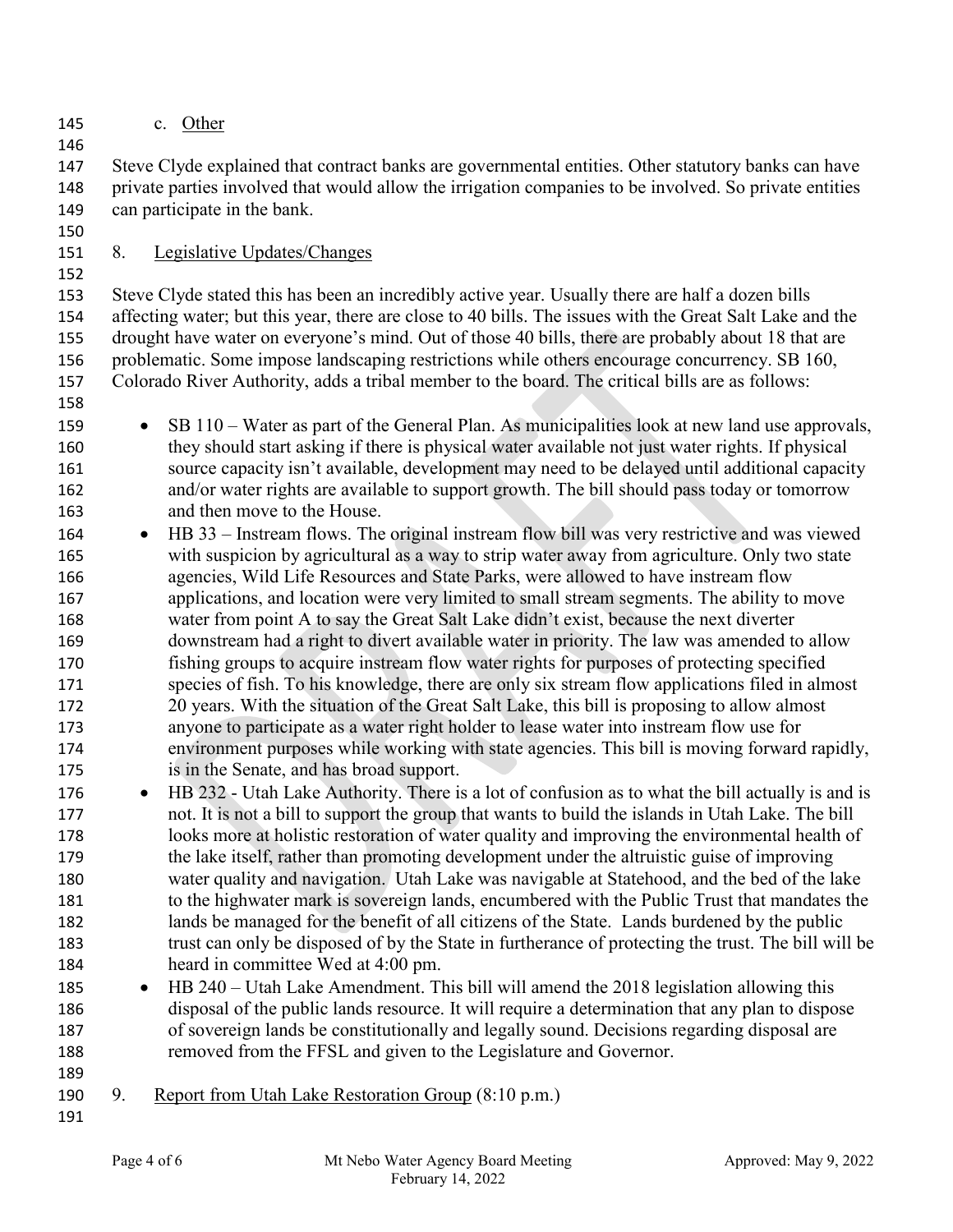| 192 | Branden Sheppard reported the Utah Lake Restoration Group filed an application with the Army           |
|-----|--------------------------------------------------------------------------------------------------------|
| 193 | Corps of Engineers to move forward with the islands project. Farmland Reserve met with the group       |
| 194 | last year to learn about their proposal. The Army Corps can sit on the application, make               |
| 195 | modifications, deny the application, or move forward with the application that could take up to three  |
| 196 | years. Once through the application process, it would take about 15 years to dredge the lake, which    |
| 197 | would lower the lake bed about seven feet. The theory is to cool the lake water and lose less water to |
| 198 | evaporation. The application includes five phases and includes 34 manmade lakes, eight islands for     |
| 199 | birds and habitat, and eight recreation islands with four roadways across the lake. He will send the   |
| 200 | application for distribution.                                                                          |
| 201 |                                                                                                        |
| 202 | Report on Water/Snow Accumulation<br>10.                                                               |
|     |                                                                                                        |
| 203 |                                                                                                        |
| 204 | Ed Vidmar reviewed snow pack numbers as of 5:30 this morning. Provo Utah Lake Jordan River             |
| 205 | Drainage is sitting at 78%. The snow pack looks better than last year at this time. Soil moisture at 8 |
| 206 | inches is 107% of normal and 112% at 20 inches. Future storms could bring additional moisture. The     |
| 207 | February, March, and April precipitation outlook is leaning below normal and May, June, and July       |
| 208 | don't look good. It looks like we are in for a dryer summer, but we can make it through.               |
| 209 |                                                                                                        |
| 210 | <b>Other Business</b><br>11.                                                                           |
| 211 | <b>Information/Discussion Items for Future Meetings</b><br>a.                                          |
| 212 |                                                                                                        |
| 213 | Upper and lower lakes (Utah Lake and Great Salt Lake) are potentially managed vastly                   |
| 214 | differently because of population and environmental interests. Is there value in creating              |
| 215 | an equal regulating environment regardless of where the body of water is? Who could                    |
| 216 | make such a presentation? It would be a great discussion. HB 232 is trying to do some                  |
| 217 | of this by bringing the science and legal communities together to help the situation. It is            |
| 218 | complicated; there is no one answer. Gene Shawcroft will be attending a conference in                  |
| 219 | March at the University of Utah with a presentation from lower and upper basin states.                 |
| 220 | There may be someone willing to talk to this Agency on the issue.                                      |
| 221 |                                                                                                        |
|     |                                                                                                        |
| 222 | Governor Cox is also working on a four-year water strategy. Gene Shawcroft is familiar                 |
| 223 | with some of the people working on this and will ask if they are willing to share some                 |
| 224 | draft information.                                                                                     |
| 225 |                                                                                                        |
| 226 | Finalize the Mt Nebo Water Agency Groundwater Management Plan.                                         |
| 227 |                                                                                                        |
| 228 | Presentation on Utah Lake Distribution Plan – This Plan is currently in place and allows               |
| 229 | higher reservoirs to store Utah Lake water until Utah Lake water is needed. An issue                   |
| 230 | with the Utah Lake Restoration Group is that the Utah Lake Distribution Plan would                     |
| 231 | have to be rewritten for the islands project to move forward because it changes the                    |
| 232 | fundamental functions of Utah Lake. This should be presented by someone in the State                   |
| 233 | Engineers office.                                                                                      |
| 234 |                                                                                                        |
| 235 | Presentation by Utah Lake Restoration Group Project. They are always happy to share                    |
| 236 | their message. It is a very controlled presentation but isn't controversial or combative.              |
| 237 |                                                                                                        |
| 238 | b. Other                                                                                               |
|     |                                                                                                        |
| 239 |                                                                                                        |